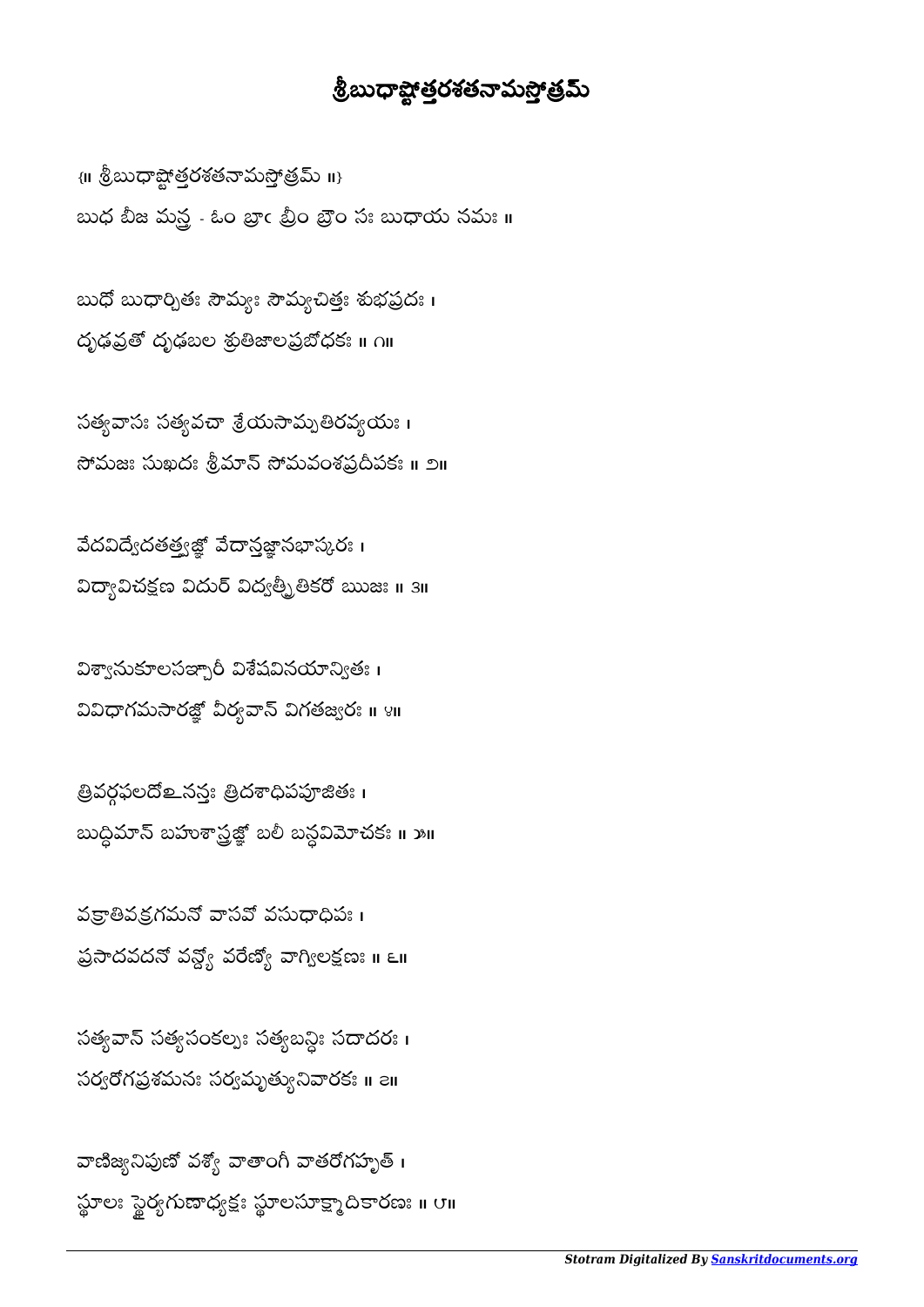అప్రకాశః ప్రకాశాత్మా ఘనో గగనభూషణః । విధిస్తుత్యో విశాలాక్షో విద్యజ్ఞనమనోహరః ॥ ౯॥

చారుశీలః స్వప్రకాశో చపలశ్చ జితేన్దియః । ఉదஉగ్ముఖో మఖాసక్తో మగధాధిపతిర్తరః ॥ ∩౦॥

సౌమ్యవత్సరసఞ్ఞాతః సోమప్రియకరః సుఖీ। సింహాధిరూఢః సర్వజ్ఞః శిఖివర్ణః శివంకరః <mark>။</mark> ∩∩။

పీతామ్బరో పీతవపుః పీతచ్చత్రధ్వజా౦కితః । ఖడ్గచర్మధరః కార్యకరా కలుషహారకః ॥ ∩౨॥

ఆత్రేయగోత్రజో అత్యన్తవినయో విశ్వపావనః । చామ్పేయపుష్పసంకాశః చారణః చారుభూషణః ॥ ∩౩॥

వీతరాగో వీతభయో విశుద్ధకనకప్రభ<mark>ః</mark> । బస్ధుప్రియో బస్ధయుక్తో వనమణ్ణలసంశ్రీతః ॥ ౧శ॥

అర్కేశానప్రదేషస్థః తర్కశాస్త్రవిశారదః । ప్రశాన్తః ప్రీతిసంయుక్తః ప్రియకృత్ ప్రియభాషణః ॥ ౧౫॥

మేధావీ మాధవాసక్తో మిథునాధిపతిః సుధీః । కన్యారాశిప్రియః కామప్రదో ఘనఫలాశ్రయః ॥ ౧౬॥

బుధస్యేవమ్మకారేణ నామ్నామష్టోత్తరం శతమ్ । సమ్పూజ్య విధివత్కరా సర్వాన్కామానవాప్ను యాత్ ॥ ౧౭॥

॥ ఇతి బుధ అష్టోత్రశతనామస్తోత్రమ్ ॥